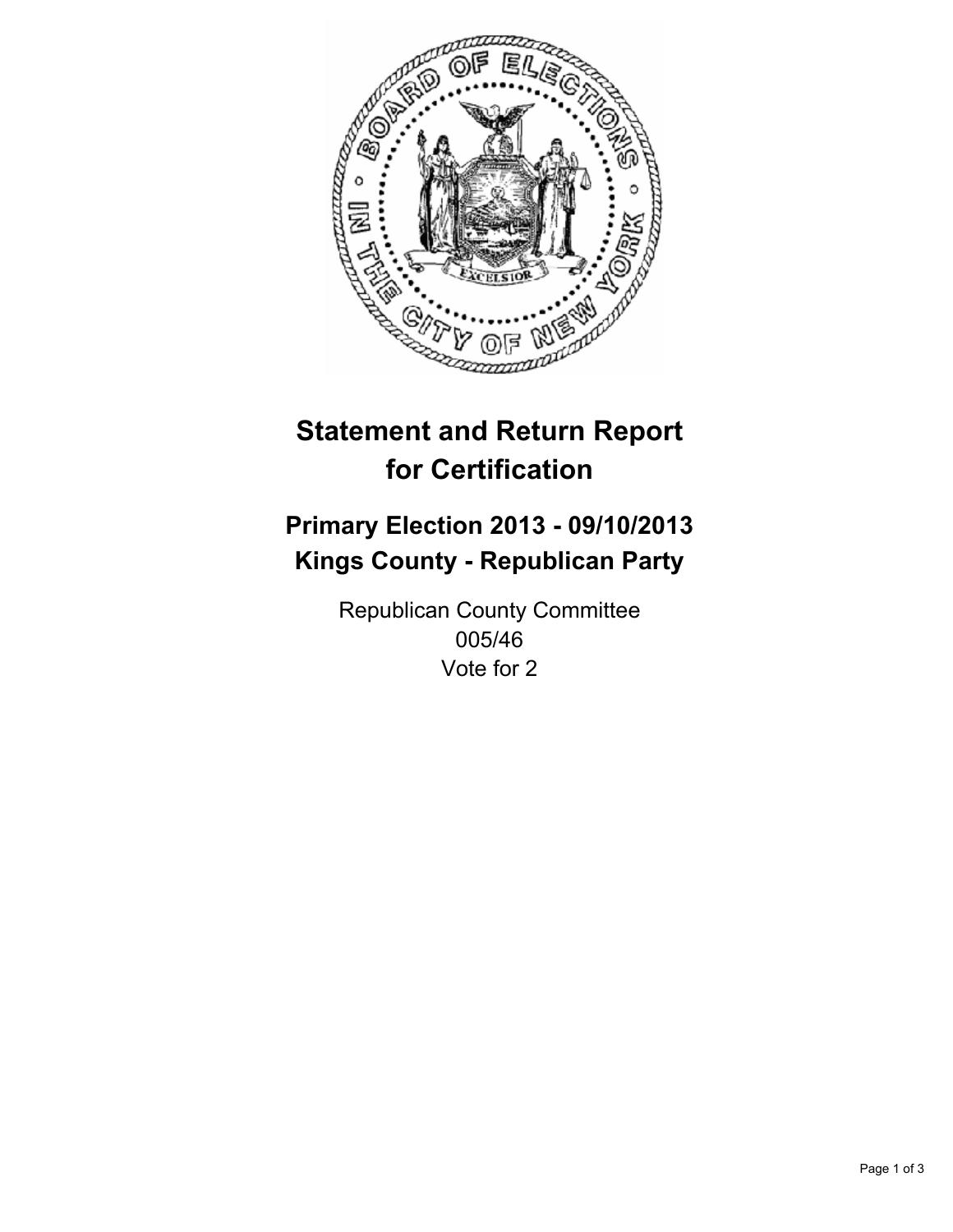

## **Assembly District 46**

| <b>EMERGENCY</b>     | 0        |
|----------------------|----------|
| ABSENTEE/MILITARY    | 0        |
| <b>FEDERAL</b>       | 0        |
| SPECIAL PRESIDENTIAL | 0        |
| AFFIDAVIT            | $\Omega$ |
| JOANN M. DIMEGLIO    | 2        |
| RALPH DIMEGLIO       |          |
| <b>KIRA SKLOVSKY</b> | 0        |
| DAVID SKLOVSKY       | 4        |
| <b>Total Votes</b>   |          |